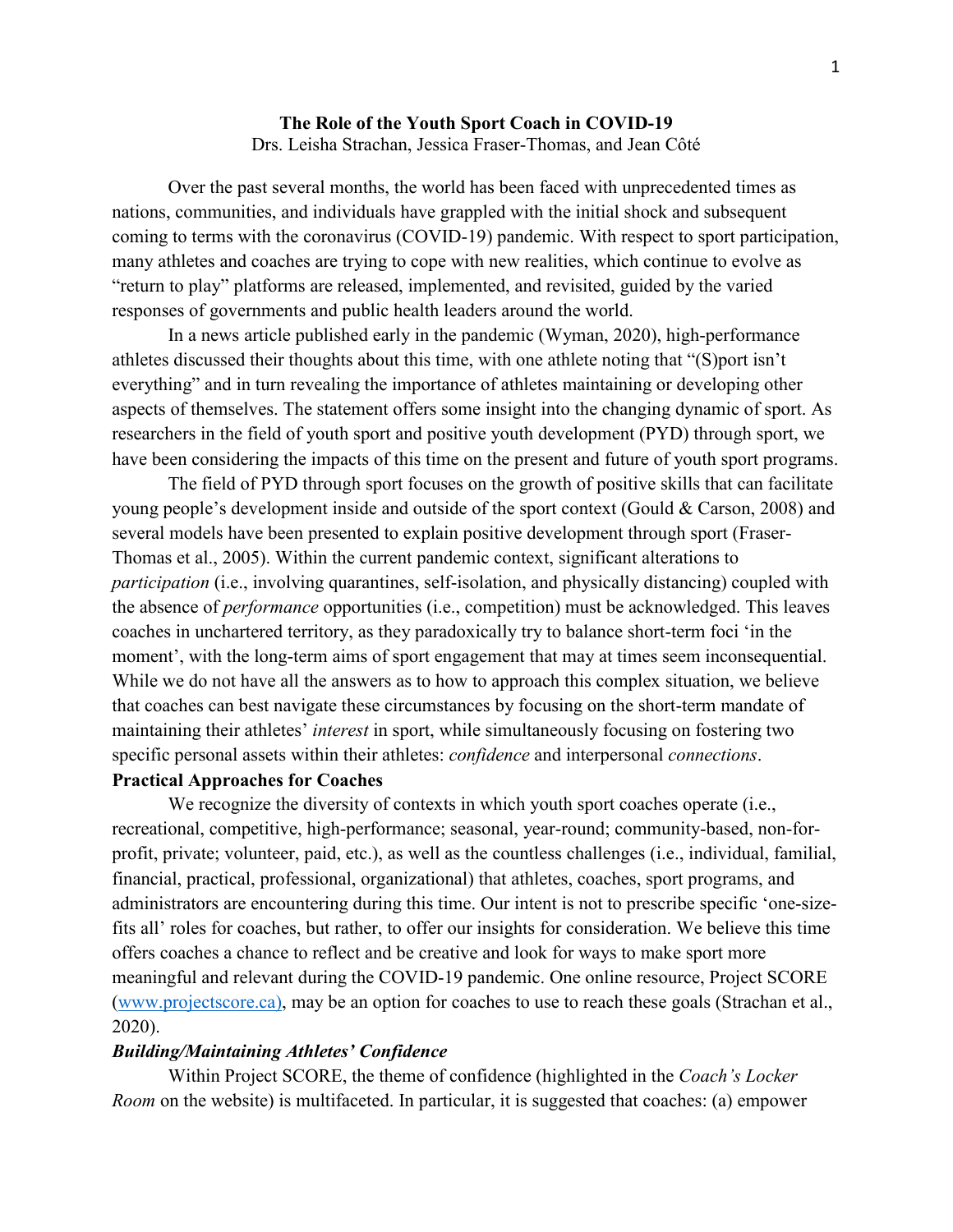youth, to in turn build their positive identity and enjoyment (Strachan et al., 2009), (b) identify and recognize their achievements to increase their motivation (Petitpas et al., 2005) and (c) enhance their belief in themselves and their capabilities, through the vicarious experiences of others. Coaches can help athletes develop their confidence through these means, drawing upon the content delivered on the online platform.

In adapting Project SCORE content to the current COVID-19 pandemic (i.e., the absence or modification of personal interactions on the "field of play"), coaches can shift their goals and/or program to focus more on creating virtual meetings that allow athletes to stay engaged with their sports. To empower athletes, coaches may want to allow athletes to virtually lead a stretch with the team or describe and/or demonstrate a drill. Recognition of individual successes at this time is important as well; coaches may consider giving challenges for their athletes to complete and recognize individual accomplishments. Finally, to enhance youth athletes' belief in themselves and their capabilities, coaches may share stories of other relatable athletes who have shown resilience overcoming challenges. This could be done through weekly virtual "story time" where coaches provide a link, passage, or even read from a (auto-)biographical book, and in turn engage athletes in a reflective discussion about how to develop confidence. These simple strategies might also allow athletes to maintain their interest and keep motivated. Coaches will need to consider how to reach all athletes in the program, keeping in mind level of participation as well as access to online platforms and other home family constraints. It is important that coaches' actions are driven by athletes' current *interest* rather than athletes' anxieties or coaches' expectations around *performance* when returning to sport.

# *Building/Maintaining Interpersonal Connections*

Vierimaa et al. (2018) suggest "that while the development of sport skills and competence is important, it is not a requirement for the creation of an enriching youth sport environment" (p. 11). The authors continue by emphasizing that youth sport programs "should focus on facilitating quality social relationships among both youth and adults, as social relationships are considered one of the most influential elements of the youth sport environment" (p. 11). In the era of COVID-19, physical distancing has created a previously inconceivable challenge for coaches trying to create a connection with youth athletes; this connection, however, is critical to encouraging athletes and also maintaining persistence and involvement in youth sport, particularly in the short-term. Abruptly terminated seasons, less time for practices, and the lack of (or modified) competitions also have the potential to negatively impact athlete engagement. This decreased time spent in sport could have affect not only on physical skill development but team connection as well. Further, connections with peers/teammates might have been lost or strained during this time, while prolonged engagement with family (i.e., parents, siblings) during quarantines and community closures create an additional layer of interpersonal interactions that coaches should be aware of. Coaches should be aware of their unique roles as 'other' adults in youth athletes' lives, while also considering if and how to engage with parents and siblings, to help maintain youth athletes' interest in the sport.

Through Project SCORE, steps may be taken to develop and strengthen coach-athlete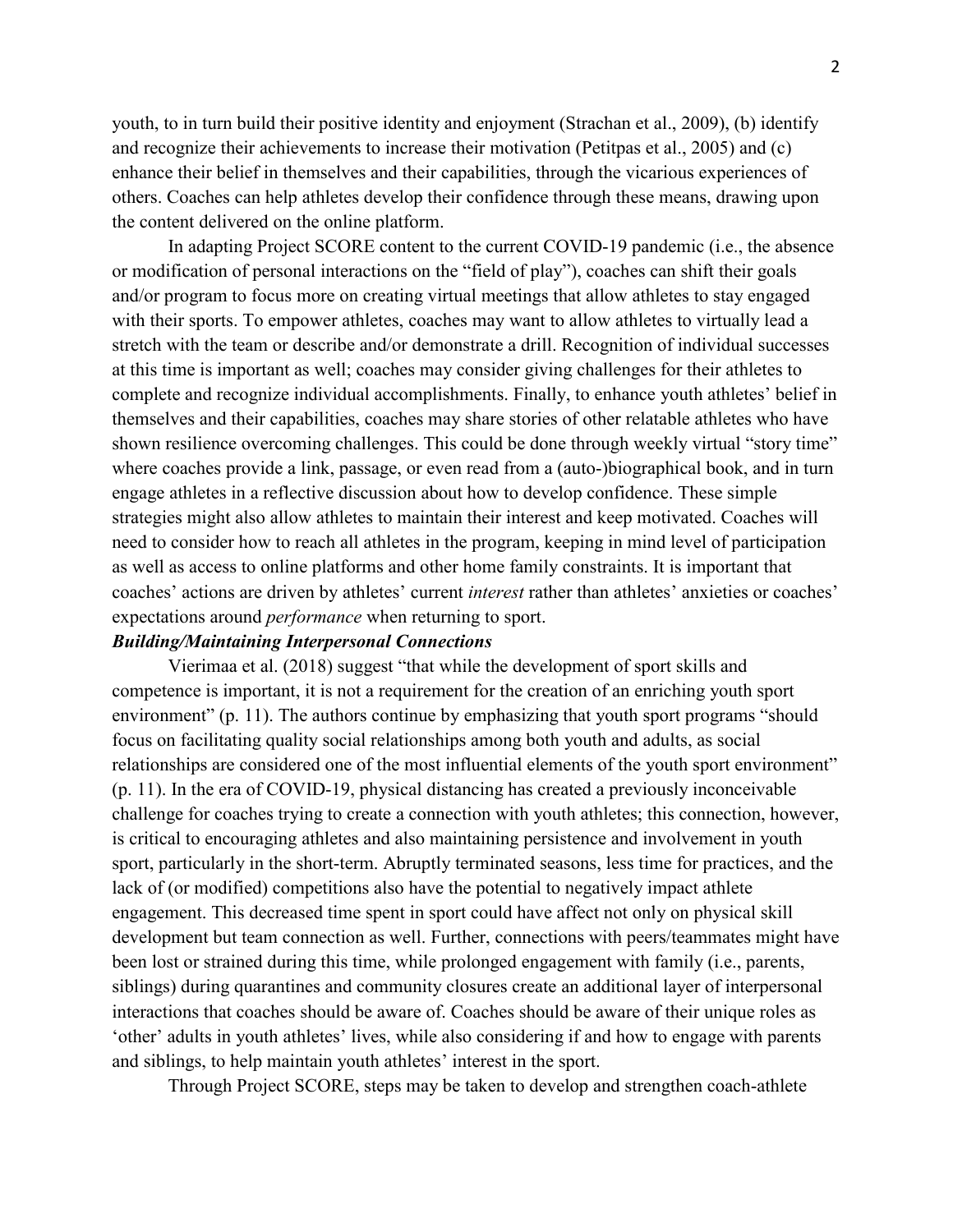interactions, peer relationships, as well as the parent connection. Coaches can organize ways for athletes to connect online through meetings and/or to celebrate occasions (i.e., birthdays for athletes, coaches, or other staff). Notably, coaches need not always be facilitators of meetings, but rather, they may provide platforms for athletes to connect in the absence of an adult offering open and safe spaces for athletes to share experiences (e.g., coach-free, athlete-led virtual fitness sessions, warm-up, or cool-down sessions). Additionally, coaches may use this time to share stories about themselves to help foster more connection with their athletes, and on occasion, they may invite parents and siblings to also engage. While little research has explored the interpersonal connections between athletes and coaches through virtual contexts, extensive work in sport psychology and other domains suggests meaningful healthy relationships fostered through these platforms (Reid et al., 2015).

# **Conclusion**

For the reasons above, we believe that the COVID-19 situation offers youth sport stakeholders a chance to redefine growth through sport and examine what is truly important for the development of youth. Coaches have the potential to influence young athletes' personal development, and subsequently, their long-term engagement in sport. Coaches should aim to maintain or enhance athletes' *confidence* and *connection* in the short-term, by maintaining *interest* and motivation. Online resources such as Project SCORE may help coaches refocus their efforts into developing athletes' personal assets. Youth sport programs can emerge from this time as a clear choice for the positive growth and development of the leaders of tomorrow.